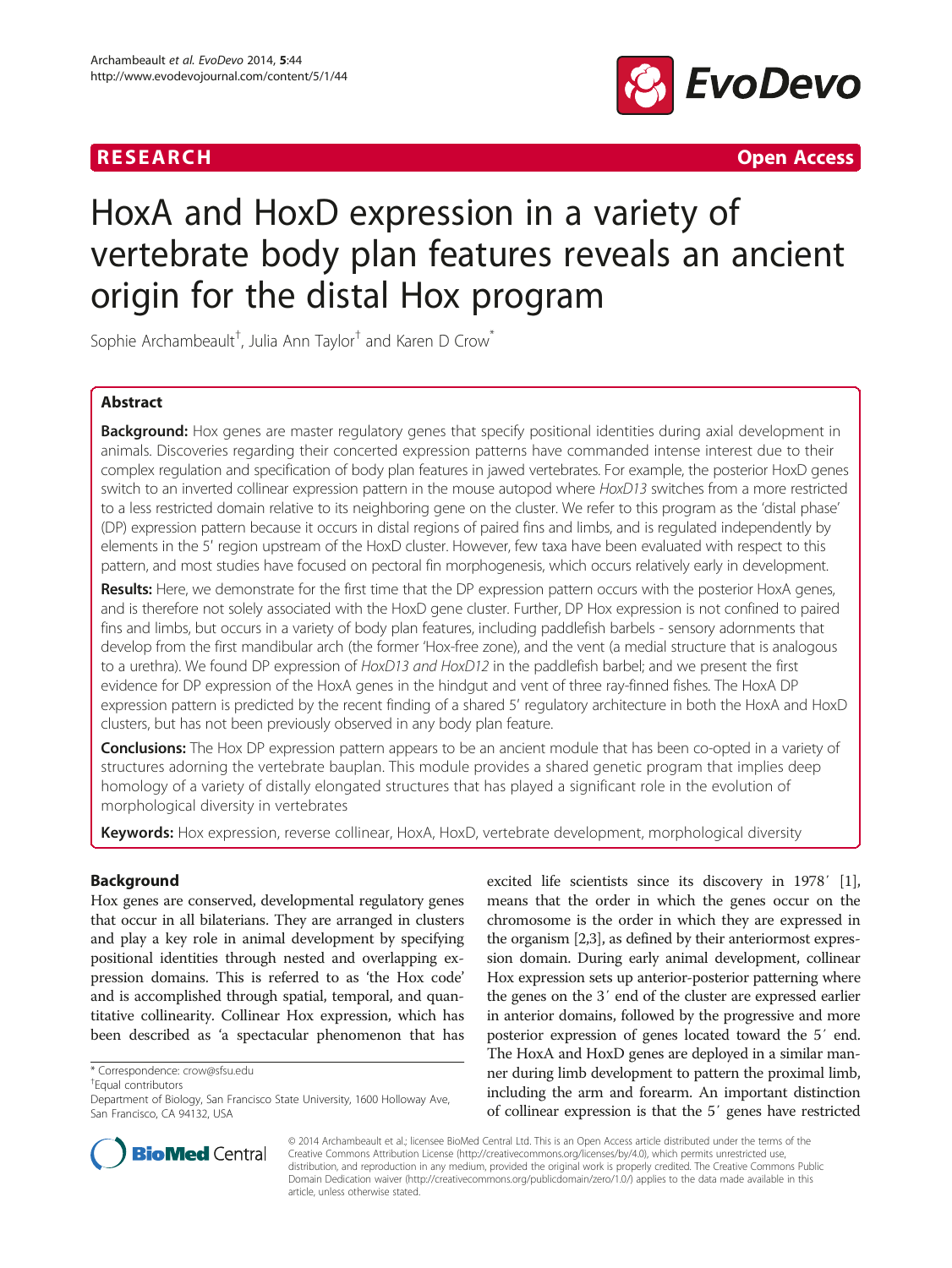expression domains relative to their 3′ neighbors on the cluster. This pattern of collinear Hox expression is sometimes called the 'general Hox strategy,' in part, because an alternative, inverted expression pattern has been observed with the 5′ (posterior) HoxD genes in distal regions of vertebrate fins and limbs. The latter is associated with a switch in cis-regulatory regions [\[4](#page-8-0)] from the telomeric side of the cluster  $(3')$  to the centromeric side  $(5')$  [\[5,6\]](#page-8-0), and is manifest as a broader expression domain of the (5′) gene relative to its 3′ neighbor on the cluster. This unique expression pattern has been interchangeably referred to as 'inverted', 'inverse', 'late-phase', 'autopodial-like', or 'reverse-collinear' expression. Here, we refer to this pattern as 'distal phase' (DP) expression because it is associated with specification of distal structures and is regulated independently, but does not always follow an earlier collinear phase and is not solely associated with fins and limbs. To clarify, both proximal and distal expression patterns meet the definition of collinearity, but are differentiated with respect to their regulatory regions and the relative expression patterns of the genes in closest proximity to the active regulatory region.

Distal phase expression was first observed for of the posterior HoxD genes in distal regions of paired limbs, during later stages of development, and has commanded intense interest due to its complex regulation and specification of novel structures, such as the thumb during digit development [[7,8\]](#page-8-0). Early comparative analyses of Hox gene expression in zebrafish suggested that this expression pattern was an evolutionary novelty in tetrapods, garnering a substantial amount of attention [[9,10](#page-8-0)]. However, it was later discovered that the posterior HoxD genes exhibit the DP expression pattern in the distal region of non-tetrapod appendages, including the pectoral fins of the paddlefish (a basal ray-finned fish) [\[11](#page-8-0)] and the pectoral and pelvic fins of the catshark [\[12](#page-8-0)], indicating that DP HoxD expression arose in the common ancestor of jawed vertebrates. This unique expression pattern has been observed only with the posterior genes of the HoxD cluster during distal fin and limb development, with a characteristic switch from proximal/early (collinear) to distal/late-phase/reverse collinear expression. Shubin, Tabin and Carroll [\[13](#page-8-0)] defined the pattern as having four important features in the tetrapod autopod: (1) it occurs in distal domains, (2) it occurs when bony elements are being specified, (3) it is regulated independently from early collinear expression, and (4) it results in broader expression domains of the 5′ gene (HoxD13), which extends more anteriorly than its 3′ neighboring gene on the cluster (HoxD12).

Multiple authors have focused on criterion (4) as a defining feature of DP HoxD expression in fins and limbs  $[11,12,14]$  $[11,12,14]$  when  $HoxD13$  expression switches from posteriorly restricted to more anterior and broad expression in distal regions of vertebrate appendages. Therefore,

demonstration of the DP expression pattern has hinged on demonstrating the broader expression domain of HoxD13 relative to HoxD12. For example, the HoxD genes exhibit the general Hox strategy with collinear expression and the more posterior genes exhibit progressively smaller expression domains during early development of limbs. However, there is a subsequent switch to DP expression of the posterior HoxD genes [\[9-12](#page-8-0)] in the distal regions of the autopod during digit formation and in paired fins [\[5,7](#page-8-0),[8](#page-8-0)], for example, when HoxD13 is expressed broadly in all five digits in the mouse and human autopod while HoxD12 is restricted to digits 2 to 5 (that is, excluded from digit 1) resulting in specification of the thumb [[1,7,](#page-8-0)[15](#page-9-0)].

More recent work has focused on criterion (3), or identification of independent cis-regulatory regions associated with HoxD collinear, and reverse collinear expression patterns. Collinear expression of HoxD genes in the proximal region of the mouse limb is regulated primarily by cis-regulatory elements located in a gene desert on the telomeric (towards the 3′) side of the cluster [[5](#page-8-0)]; however, specific enhancers have yet to be identified. Subsequently, there is a switch to DP expression in the distal portion of the mouse limb that is associated with a conformational change in chromatin structure involving enhancers on the centromeric (5′) end of the cluster [[5,](#page-8-0)[16](#page-9-0)]. More is known about the centromeric regulatory archipelago [\[8](#page-8-0)], with multiple elements identified that are able to drive distal expression in mice and zebrafish [[5,7,8](#page-8-0)[,17\]](#page-9-0). Several of these exhibit high conservation among jawed vertebrates (for example, elements I, III and CsB are conserved in human, mouse, chick, frog, zebrafish, pufferfish and skate) [[14](#page-8-0),[17,18\]](#page-9-0). The CsB element from the skate and the zebrafish has been evaluated in transgenic mice, resulting in distal expression and supporting the notion that regulation of late phase DP HoxD is conserved [[17](#page-9-0)]. However, three elements are tetrapod-specific, reflective of the morphological disparity between the autopod and paired fins. Current models explain regulation of DP expression as having two components: 1) proximity of the gene to a 5′ cis-regulatory looped complex and 2) gene specific promoter affinities [\[7,8](#page-8-0)]. As a result, the broader expression domain of the 5′ gene, in closest proximity to the centromeric regulatory landscape, has been explained by increased transcriptional efficiency (that is, quantitatively more transcript), and deviations from strictly decreasing transcription (for example, identical expression domains of HoxD12 and HoxD11 in the mouse autopod) is explained by enhancer affinity for gene specific promoters [\[7\]](#page-8-0).

The posterior HoxA genes have not been reported to exhibit DP expression, but a 'late phase' expression has been described in tetrapod limbs (reviewed in [\[14](#page-8-0)[,19](#page-9-0)]) that is characterized by collinear but non-overlapping expression, which has been attributed to the exclusion of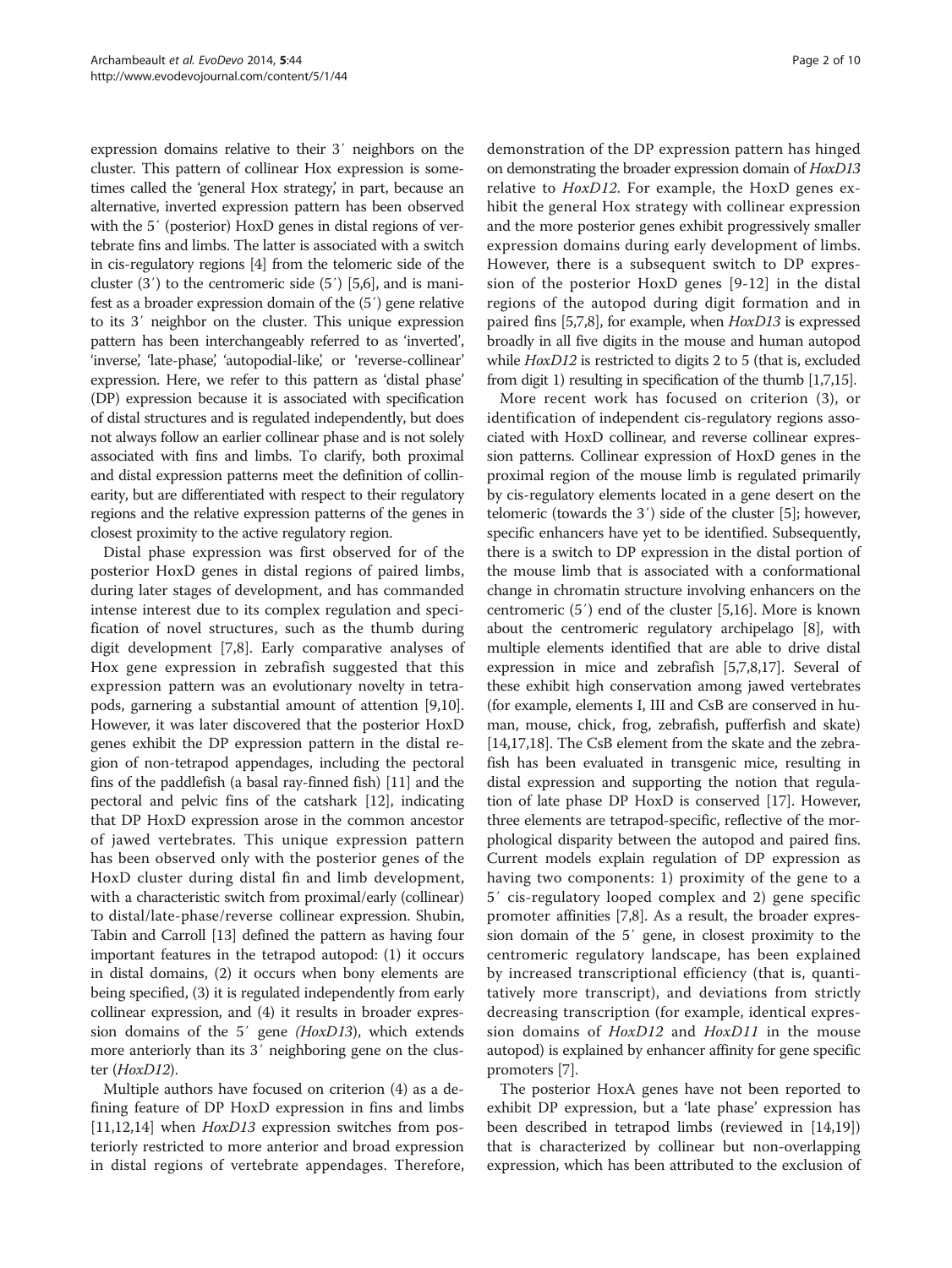HoxA11 by HoxA13 expression in the distal autopod [[20-24](#page-9-0)]. Interestingly, the 'early phase' of HoxA expression in paddlefish pectoral fins mimics the 'late phase' pattern in tetrapod limbs (see [\[25](#page-9-0)]), but this similarity has not previously been recognized in the literature. Expression in the catshark has not been evaluated with respect to these genes. Several studies have identified cis-regulatory landscapes located on both sides (5′ and 3′) of the HoxA cluster that exhibit similar conformational properties as the HoxD cluster in zebrafish [\[26\]](#page-9-0) and mice [[26,27\]](#page-9-0), suggesting that the 5′ regulatory landscape may have been present before the duplication of the HoxA and HoxD clusters [\[26](#page-9-0)-[28](#page-9-0)]. This shared regulatory landscape predicts the possibility of HoxA DP expression, but it has not been observed in fins or limbs.

As the most diverse group of vertebrates, the rayfinned fishes exhibit a remarkable array of body plan features, including fin modifications and distally elongated structures such as vents, barbels, exaggerated rostrums (for example, paddlefish), and dermal appendages (for example, seadragons). Because these features do not have clear homologs in humans, their evolution and development are not well characterized. However, they contribute to the morphological diversity observed in a variety of lineages, and their novelty provides a unique opportunity for elucidating general principles of morphological evolution. Looking beyond the development of fins and limbs, we demonstrate that the DP expression pattern of both the HoxA and HoxD genes are associated with the development of a variety of body plan features in various lineages of ray-finned fishes. Our hypothesis is that the Hox 'limb-building tool kit' is a module that is deployed more universally than previously recognized, in a variety of distally elongated vertebrate structures.

### Methods

# Embryos and staging

Paddlefish embryos were obtained from the Tishomingo National Fish Hatchery. Yolk-sac larvae were staged according to Ballard and Needham [\[29](#page-9-0)] and Bemis and Grande [\[30](#page-9-0)] and sampled from hatching (stage 37) to the onset of feeding (stage 46). For the larval to juvenile stages of development (stages 47 to 53), samples were characterized for consistent developmental markers with replication of multiple individuals per stage. Zebrafish and goby work was conducted in accordance with protocols approved by the Institutional Animal Care and Use Committee of San Francisco State University. These embryos were obtained from broodstock reared according to the protocols of Westerfield [\[31\]](#page-9-0) and Archambeault et al. [[32](#page-9-0)] respectively. Zebrafish were staged according to Kimmel and Ballard [\[33\]](#page-9-0), and gobies according to Archambeault et al. [[32](#page-9-0)]. Zebrafish embryos were dechorionated prior to fixation, whereas goby embryos were dechorionated after fixation.

#### Transcriptome analysis

Paddlefish larvae (stages. 52 to 53) were preserved in RNAlater and then dissected to include the region anterior to the upper lip (that is the rostrum and paired barbels). RNA was extracted using Ambion's RNAqeous kit with DNAse removal. After library construction and Illumina™ sequencing of the transcriptome (UC Davis Genome Sequencing Center, Davis, CA, USA), the analysis produced 10,974,352 80-bp nonpaired end reads that assembled into 9.3 Mb of expressed sequence. Based on the average transcriptome size of similar species, we estimate partial coverage of roughly two-thirds of all expressed genes. The known paddlefish HoxAα and HoxAβ sequences, and the HoxD11, HoxD12 and HoxD13 genes from zebrafish were aligned to the paddlefish rostrum transcriptome reads using TBLASTN and generated significant results (for example, HoxA11α in Additional file [1:](#page-7-0) Figure S1). We used reciprocal BLAST (both E <10−<sup>6</sup> ) analyses to identify putative orthologs of specific Hox paralogs represented in the transcriptome.

### Whole-mount in situ hybridization

Probes were constructed for the two posteriormost, neighboring genes on the HoxA (HoxA11 and HoxA13) and the HoxD (HoxD13 and HoxD12) clusters. Individual Hox genes were PCR amplified using paralog-specific primers (Table [1\)](#page-3-0), cloned using the pGEM™-T Vector System II (Promega Corporation, Madison, WI, USA), and linearized using NcoI, SpeI or SphI (Promega Corporation). Digoxigenin-labelled RNA probes were synthesized according to Wilkinson [\[34\]](#page-9-0). Paddlefish in situ hybridization was performed following the protocols of Moens [\[35](#page-9-0)] and Thisse and Thisse [\[36\]](#page-9-0) whereas zebrafish and goby in situ hybridizations were performed as described by Wilkinson [[34](#page-9-0)]. Proteinase K digestion, hybridization temperature, probe concentration, blocking conditions and BCIP/NBT staining duration were empirically optimized for each taxon and gene. Following colorization, staining was intensified through methanol washes, and embryos were re-fixed in 4% PFA and photographed in glycerol.

### Hox paralogs and probe specificity

All three ray-finned fishes included in this study have duplicated genomes. The paddlefish lineage experienced a whole genome duplication (WGD) approximately 42 million years ago [\[37\]](#page-9-0), whereas the zebrafish and goby share a WGD that occurred in the stem lineage of teleosts [\[37\]](#page-9-0) approximately 200 million years earlier. As such, the coding regions of the paddlefish Hox paralogs, which diverged relatively recently, exhibit little sequence divergence (ranging from 3 to 11%, see [[37](#page-9-0)]). For thoroughness, we constructed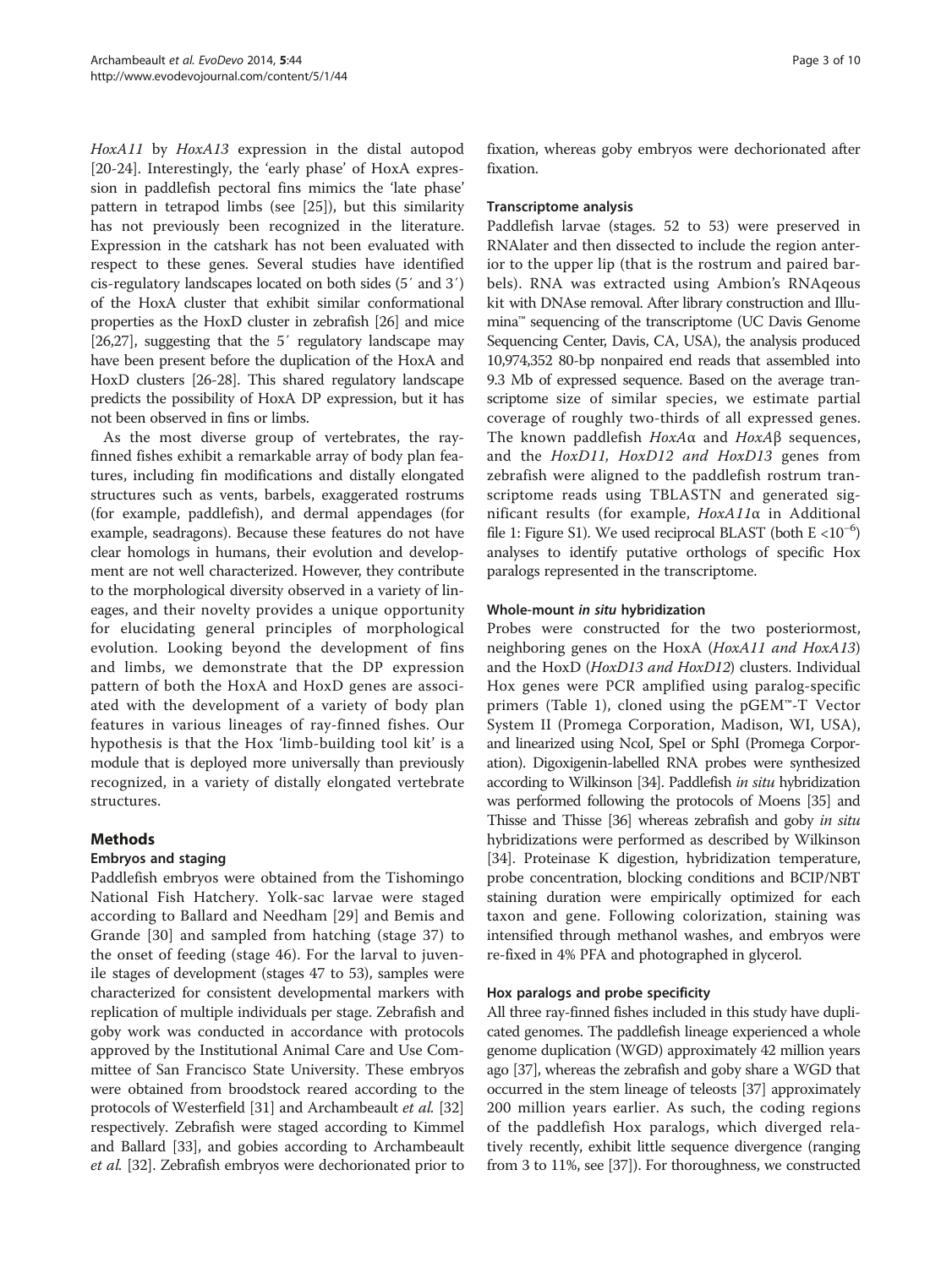| Gene   | <b>BAC</b> construct | Paralog  | <b>Evidence for expression</b> |                |              |  |
|--------|----------------------|----------|--------------------------------|----------------|--------------|--|
|        |                      |          | Rostrum transcriptome          | Barbel in situ | Vent in situ |  |
| HoxA13 | 352P4                | α        |                                |                |              |  |
|        | 370N10               | ß        |                                |                |              |  |
| HoxA11 | 352P4                | α        |                                |                |              |  |
|        | 370N10               | ß        |                                |                |              |  |
| HoxD13 | 231C24               | a        |                                |                |              |  |
|        | 249G23               | ß        |                                |                |              |  |
| HoxD12 | 231C24               | $\alpha$ |                                |                |              |  |
|        | 249G23               | ß        |                                |                |              |  |
| HoxD11 | 231C24               | α        |                                |                |              |  |
|        | 249G23               |          |                                |                |              |  |

<span id="page-3-0"></span>

|  |  |  |  |  |  |  | Table 1 Summary of Hox genes implicated in paddlefish rostrum and vent development |
|--|--|--|--|--|--|--|------------------------------------------------------------------------------------|
|--|--|--|--|--|--|--|------------------------------------------------------------------------------------|

Constructs refer to paddlefish BAC clones curated and accessioned by Chris Amemiya, Benaroya Research Institute [\[37](#page-9-0)]. Blank indicates expression has not been evaluated and a dash indicates we looked, but there are no data that support expression.

paralog-specific probes for the HoxD13 paralogs in the paddlefish and HoxA11 and HoxA13 paralogs in zebrafish and goby (the relevant HoxD gene copies have been lost in these taxa). Both paddlefish HoxD13 paralogs were implicated in the rostrum transcriptome, and fortuitously, these genes exhibit the highest sequence divergence among all HoxD paralogs, and therefore exhibit the highest probability of probe binding specificity. We constructed paralogspecific probes from within exon one (with 11% sequence divergence between probes) and an additional set of probes from the 5′ UTR, (with 32% sequence divergence), spanning 500 bp upstream of the start codon [see Additional file [2](#page-7-0): Figure S2]. HoxA11, A13, and D12 probes were specific to the alpha paralog, spanning 500 to 600 bp within exon 1 [see Additional file [2:](#page-7-0) Figure S2, Additional file [3](#page-7-0): Table S1]. Multiple in situ hybridizations were conducted on paddlefish embryos with two  $HoxD13\alpha$  and  $\beta$  specific probes from different regions. Previous work indicated that the alpha paralogs may been evolving neutrally, whereas the beta paralogs are under selection, which was interpreted as evidence for transcriptional inactivity of the entire HoxAα and HoxDα clusters [\[37\]](#page-9-0). However, our transcriptomic data indicate that the alpha paralogs are transcriptionally active in paddlefish.

The zebrafish and goby HoxA paralogs are older and more divergent than paddlefish, and functional divergence between *HoxA13* paralogs in zebrafish has been demon-strated [[38](#page-9-0)]. We conducted paralog specific in situ hybridizations for *HoxA11* and *HoxA13* in zebrafish and goby. The zebrafish lineage has only one copy of the HoxD cluster, and therefore, no HoxDb paralogs exist. Percomorphs (represented here by the goby) have lost both copies of the HoxD13 and one copy of the HoxD12 gene [\[39\]](#page-9-0), making comparative expression data for these genes irrelevant.

#### Results and discussion

# Hox genes are expressed in a derivative of pharyngeal arch I, the former 'Hox-free zone'

Initially, we hypothesized that Hox genes may play a role in the development of the paddlefish rostrum - an extreme, distally elongated feature that serves as an antenna for prey detection in this highly derived, basal actinopterygian. However, Hox genes are not known to be expressed in domains that occur anterior to pharyngeal arch II (the hyoid arch, [\[40\]](#page-9-0)), and their absence is critical for proper jaw development [\[41\]](#page-9-0). To investigate any potential role for Hox expression in the development of the paddlefish rostrum, we sequenced the transcriptome of the rostrum anlagen from four individuals at stage  $52$  (n = 2, 26 dpf, onset of rostrum development), and stage  $53$  (n = 2, 28) dpf, early elongation) and found evidence for expression of several Hox genes. We queried our transcriptome reads with full sequences of the duplicated HoxA and HoxD paddlefish clusters [\[42](#page-9-0)] using reciprocal BLASTN (E <10−<sup>6</sup> ) to establish orthology and paralogy of specific Hox genes within the transcriptome [see Additional file [1](#page-7-0): Figure S1].

These data provide clear evidence for expression of several posterior genes from the 'Hox limb-building tool kit' including HoxA11, HoxD11, HoxD12, and HoxD13 in the paddlefish rostral domain (Table 1, see section on Hox paralogs for evidence of specific paralog expression). To our knowledge, this is the first evidence for Hox expression in a derivative of pharyngeal arch I, which has been referred to as the 'Hox-free zone' [[40](#page-9-0)]. To evaluate specific expression domains and relative patterns of multiple genes, we performed in situ hybridization on the paddlefish rostrum for both whole mount embryos and histological sections. Interestingly, we found no evidence for Hox expression in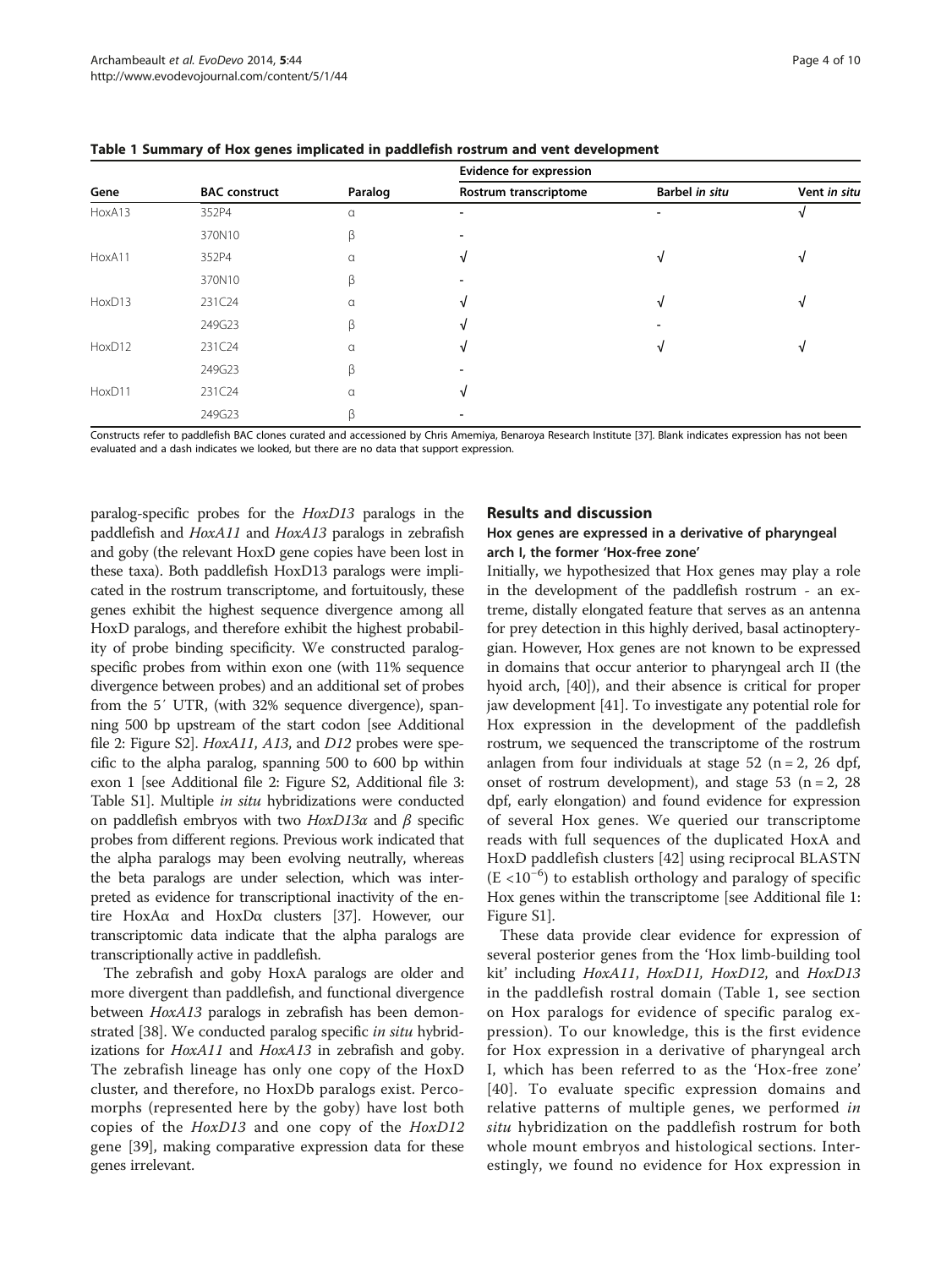<span id="page-4-0"></span>the rostrum, but rather verified that the Hox genes indicated in the transcriptome are expressed in the paddlefish barbel.

The paddlefish barbel is a sensory feature that develops in close proximity to the upper lip, has a cartilaginous core for support [see Additional file [4:](#page-7-0) Figure S3I] and is derived from the mandibular arch, or pharyngeal arch I [[30](#page-9-0)]. During the final stages of barbel elongation, we found that HoxA11 is expressed faintly at the distal margin and tip of the barbels (stg. 44, Figure 1A). We found no evidence for HoxA13 expression in barbels based on three different approaches, which included full sequence transcriptome queries, paralog-specific quantitative-PCR analyses, and in-situ hybridization at multiple stages (Figure 1B, [see Additional file [4:](#page-7-0) Figure S3B], Table [1](#page-3-0)). The HoxA13 probe used in the latter was validated via positive expression in pectoral fins, consistent with ex-pected expression outlined by Davis et al. [\[11\]](#page-8-0). Therefore, this gene does not appear to play a role in patterning the paddlefish barbel.

HoxD12 and HoxD13 are expressed in the barbel, and they exhibit the DP expression pattern that has previously been described only in fins and limbs. At peak expression, HoxD13 is expressed broadly in the barbel along the anterior margin and distal tip (stg. 52, Figure 1D), while HoxD12 expression is restricted to a smaller domain at the distal tip (stg. 51, Figure 1C). These expression domains were consistent in multiple experiments with



HoxA genes in the vent of three ray-finned fishes (E-F, I-J, M-R), outlined in black. HoxD12 and HoxD13 are expressed collinearly in the vent (G-H, K-L, not outlined in black), while HoxA11α, α, is expressed in the barbel (A-B). The stage of peak expression for each gene is shown, but additional time series are shown in Additional files 4, 6-10. The phylogenetic relationships are indicated on the right, with cartoons of overlapping DP expression patterns. The distal phase HoxD expression pattern has previously been shown in the pectoral fins of paddlefish (shown in blue). However, we found that Hox DP expression is manifest with the posterior HoxA genes as well as the HoxD genes, and occurs in a variety of body plan features besides fins and limbs including the paddlefish barbel and vent of ray-finned fishes (shown in red). Teleost fishes (for example, zebrafish and goby) have two HoxA clusters; therefore, we feature expression of the HoxAa and Ab genes when both paralogs are present, and when expression occurs. Zebrafish has only one HoxD cluster, for which the expression patterns are shown. Gobies have two HoxD clusters, but only one D12a gene, and no D13 genes. The paddlefish spiral valve is visible in F-G, and is black in color. In zebrafish, gut development occurs in association with the yolk sac extension (YSE), [\[38](#page-9-0)], a feature that is specific to zebrafish and their relatives, explaining the appearance of compressed expression domains in the hindgut region.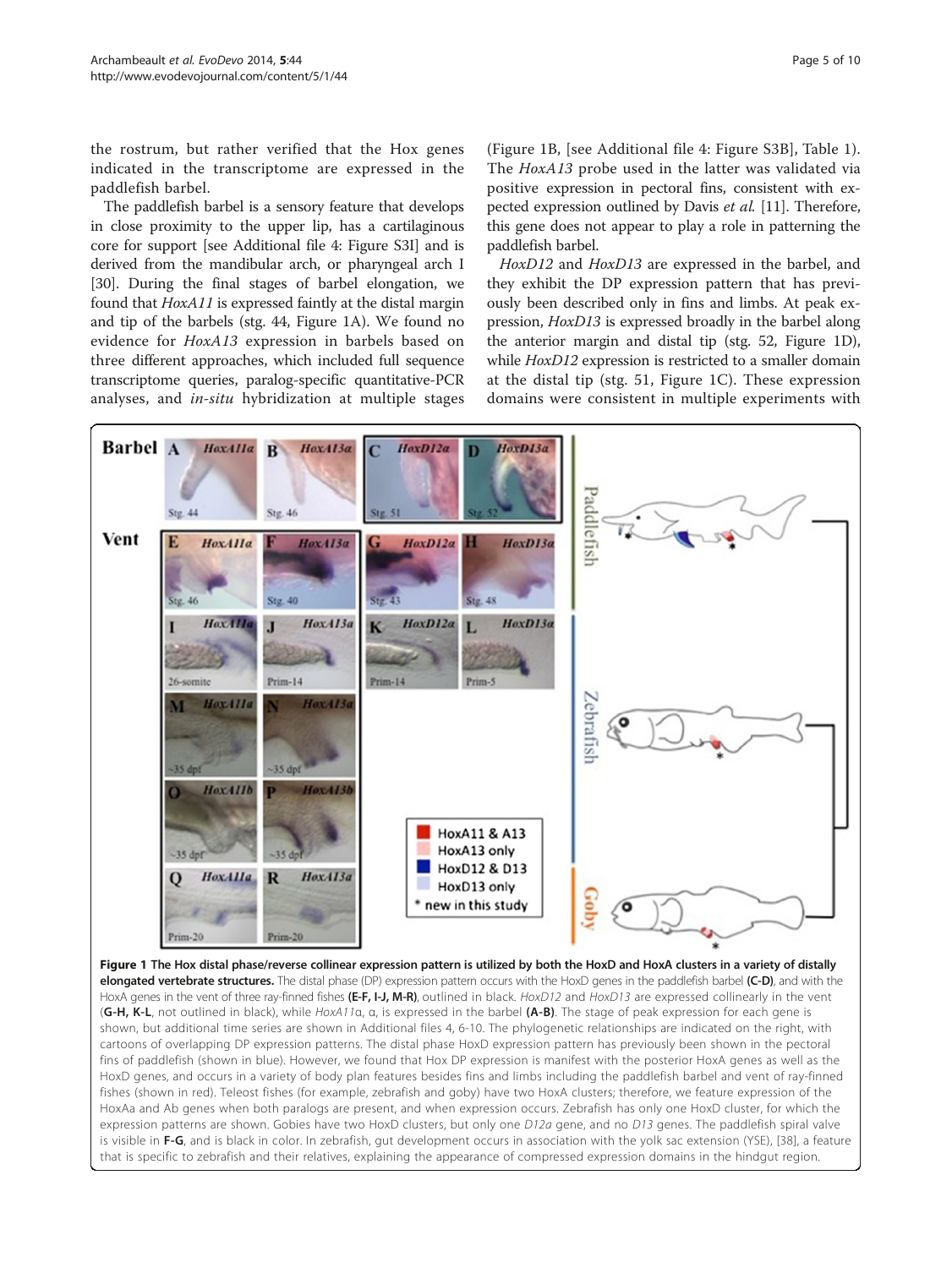multiple probes that were paralog-specific. The broader expression of HoxD13α, relative to HoxD12α, was also supported by the relative number of hits in the transcriptome queries. Surprisingly, we found no expression for  $HoxD13\beta$  even though the transcriptome indicated it is expressed in the rostrum anlagen. Importantly,  $HoxD13\alpha$ and HoxD12α occur at the 5′ end of the same Hox cluster [[42](#page-9-0)]; therefore, the observed DP expression is consistent with coordinated regulation by shared cis-regulatory elements similar to what has been observed for DP HoxD expression in the tetrapod autopod [\[20\]](#page-9-0) and pectoral fins of paddlefish and catshark [\[11,12\]](#page-8-0). To determine whether HoxD genes undergo a switch from collinear to DP expression, as in the autopod/fin, we evaluated multiple developmental stages prior to and following this HoxD DP expression [see Additional file [4](#page-7-0): Figure S3] and found no evidence for a switch from collinear to DP expression in the paddlefish barbel. While the barbel placode develops concurrently with early jaw patterning [\[30\]](#page-9-0), Hox expression in the barbel does not occur until after jaw specification, which requires a Hox-free context for proper development [\[40,41\]](#page-9-0). Therefore, Hox expression is not required for barbel elongation but may be associated with subsequent proximo-distal patterning. Regardless of its function in the barbel, this is the first report of any Hox expression in a derivative of the pharyngeal arch I.

Based on these findings in paddlefish, we used wholemount in situ hybridization to investigate whether the posterior Hox genes are expressed in the developing barbels of zebrafish. Zebrafish have two pairs of barbels: the maxillary and nasal pairs. We found no evidence for expression of the focal Hox genes during development of zebrafish barbels [see Additional file [5](#page-7-0): Figure S4], using probes that were validated in other structures and stages of development. These data suggest that there are multiple paths to patterning barbels in fishes, and provide support for independent origins of these structures. This is also indicated by morphological differences such as the absence of cartilage in zebrafish maxillary barbels [[43\]](#page-9-0).

# First evidence for reverse collinear expression of the HoxA genes

The DP expression pattern exhibited by the posterior HoxD genes has received much attention for its role in patterning distal regions of vertebrate appendages [\[9](#page-8-0)-[12,14](#page-8-0)[,20,44\]](#page-9-0), but to our knowledge there has been no report of DP expression for the posterior HoxA genes in any feature. Interestingly, it has been shown that the posterior HoxA genes share similar long range enhancer elements [\[45](#page-9-0)] and 5′ regulatory architecture as the HoxD genes, suggesting a shared origin in the ancestral Hox cluster [[26\]](#page-9-0).

Here, we report the first evidence of the DP pattern for the posterior HoxA genes in the hindgut and vent of

three ray-finned fishes. The vent is a nonpaired, medial structure that protrudes from the body wall, is analogous to a urethra or cloaca, and exhibits morphological variation in different lineages. To validate the HoxA DP expression pattern in multiple taxa, we used a comparative approach to evaluate expression of the two posterior HoxA and HoxD genes in representatives of three rayfinned fishes during development of the hindgut and vent including a basal ray-finned fish (paddlefish, Polyodon spathula), a basal teleost (zebrafish, Danio rerio), and a derived teleost (blue-banded goby, Lythrypnus dalli). In the paddlefish vent, we found HoxA and HoxD expression; however, the DP pattern was manifest with the posterior HoxA genes only. During vent morphogenesis, HoxA13 is expressed broadly throughout the paddlefish vent, while HoxA11 is restricted to the most distal portion (Figures [1](#page-4-0)E-F and [see Additional file [6:](#page-8-0) Figure S5]), consistent with DP expression. The HoxA DP pattern in the vent of paddlefish was similar to the HoxD DP pattern observed in the paddlefish barbel in that there was no switch from an earlier collinear pattern.

Because this expression pattern in paddlefish represents the first documentation of DP expression for the HoxA genes, we felt it was important to investigate whether the HoxA DP expression pattern is conserved in other ray-finned fish lineages (that is, zebrafish and goby). While HoxA DP expression in the paddlefish vent occurred directly, we observed two waves of HoxA DP expression in the developing hindgut and vent of zebrafish, the first during embryonic patterning of the hindgut (approximately 30 hpf in zebrafish, Figure [1](#page-4-0)I-J and [see Additional file [7:](#page-8-0) Figure S6]) and the second wave much later (approximately 35 dpf) during larval morphogenesis of the vent and the emergence of pelvic fins, with the latter stage more comparable to the observed HoxA DP expression in the paddlefish vent (Figure [1M](#page-4-0)-P and [see Additional file [7](#page-8-0): Figure S6]). Of the two duplicated HoxA clusters in zebrafish, the posterior HoxAa genes exhibit DP expression during both embryonic hindgut and larval vent patterning (Figure [1I](#page-4-0)-J, M-N), while only one HoxAb gene was expressed during the later stage of vent patterning. We found broad HoxA13b expression in the larval vent, with no expression of HoxA11b (Figure [1O](#page-4-0)-P and [see Additional file [7:](#page-8-0) Figure S6]), which might be consistent with 5′ regulation of DP expression, but remains indeterminate based on expression of a single gene.

In the goby, HoxA DP expression is observed during the early stages of embryonic hindgut patterning and is more complex than zebrafish. Instead of an initial HoxA DP expression pattern, as in the paddlefish and zebrafish hindgut and vent, we observed a switch from broad HoxA11a expression to a more restricted expression domain relative to  $HoxA13a$  (Figure [1Q](#page-4-0)-R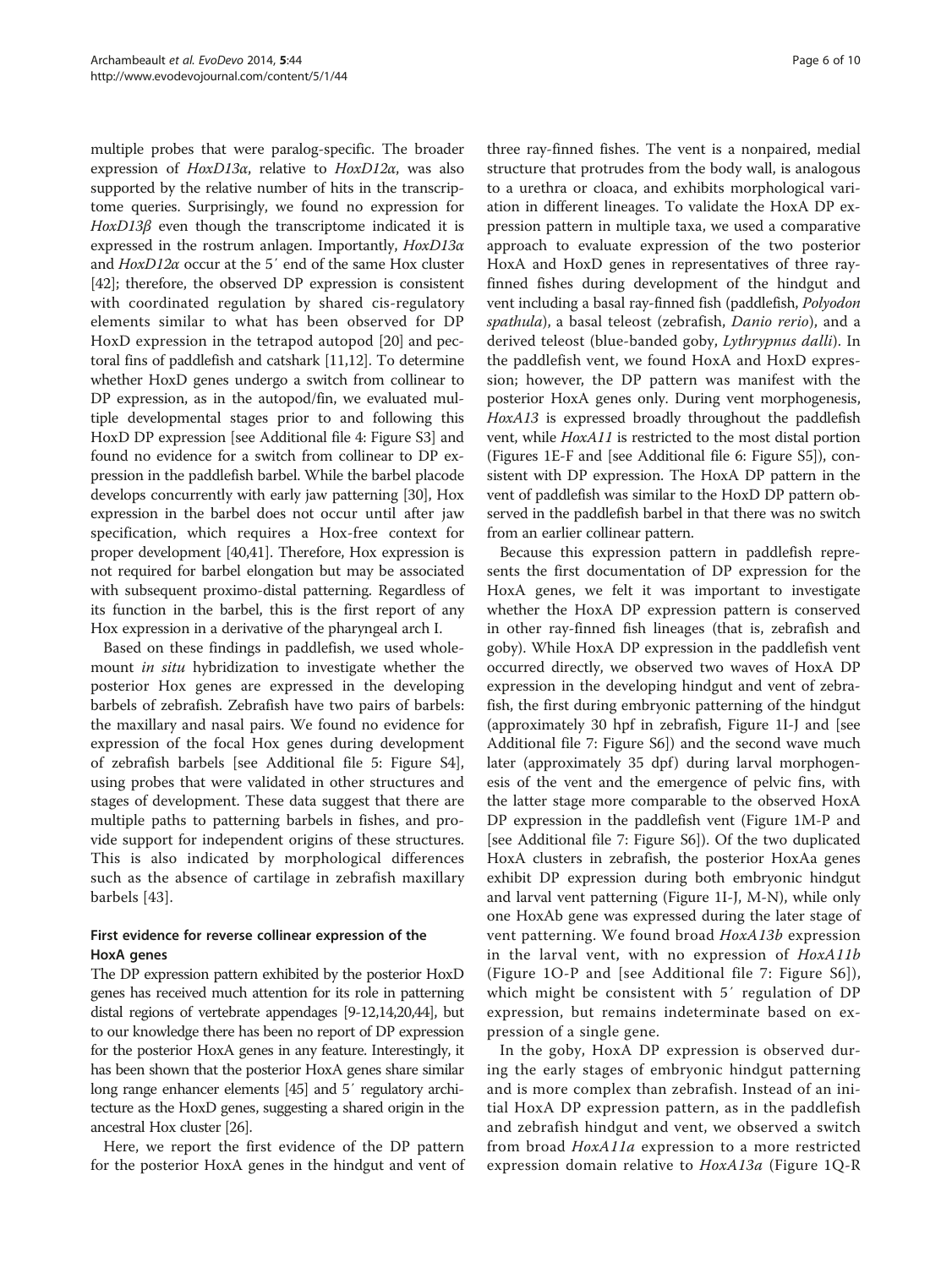and [see Additional file [8:](#page-8-0) Figure S7]), which might be consistent with a switch from collinear to DP expression. We did not observe expression of the posterior HoxAb genes in the goby, at any stage. Additionally, we did not observe expression of HoxA genes at later stages during the morphogenesis of the vent or cloaca/genital papilla (which are separate structures in this species) in the larvae, which may be associated with morphological and functional disparity of the goby vent/genital papilla relative to the zebrafish and paddlefish vent.

While the HoxA DP expression pattern occurs directly in paddlefish, we have also demonstrated the DP pattern in at least one paralogous HoxA cluster (where applicable), at multiple stages of development, in two additional lineages ray-finned fishes, where HoxA13 is expressed more broadly than HoxA11-a hallmark the DP expression pattern.

HoxA genes are known to be expressed during hindgut development in tetrapods and cartilaginous fishes. HoxA13 is expressed in the hindgut of the little skate, and the HoxA genes are expressed in a collinear pattern in the developing gut of chick and mouse [[46](#page-9-0)-[48\]](#page-9-0). However, these data are the first documentation of the DP HoxA expression pattern. Therefore, HoxA DP expression does not appear to occur in the hindgut of tetrapods and remains to be demonstrated in ancestral jawed vertebrates because comparative patterns of HoxA expression have not been characterized in cartilaginous fishes.

HoxD genes are expressed in the hindgut/vent of rayfinned fishes, but do not exhibit the DP pattern. The posterior HoxD genes have been shown to exhibit collinear expression during development of urogenital structures in several vertebrates. For example, HoxD12 and HoxD13 are expressed in the mammalian genital bud [[15,49\]](#page-9-0), the cloaca of the catshark, and may play a role in the morphogenesis of catshark claspers [[12](#page-8-0)]. Further, these genes are expressed in the hindgut of zebrafish, but only HoxD13 was found to be expressed in the zebrafish vent [[50](#page-9-0)]. We find similar results in zebrafish for HoxD12 and HoxD13 (Figure [1K](#page-4-0)-L and [see Additional file [9](#page-8-0): Figure S8]), and show a similar pattern in the paddlefish hindgut/vent, where HoxD12 is expressed broadly in the vent, while expression of HoxD13 is restricted to the distal tip (Figure [1G](#page-4-0)-H and [see Additional file [10](#page-8-0): Figure S9]).

# Temporal mode of Hox expression varies between species

The HoxD DP expression pattern has been referred to as 'biphasic' [[12\]](#page-8-0), 'late phase' and 'autopodial-like' [\[11](#page-8-0)]. We clarify that DP patterns are not restricted to fins and limbs, nor to the HoxD genes, and are not necessarily associated with a switch to a 'late phase' of expression.

For example, the HoxD DP pattern occurs directly in paddlefish barbels, with no earlier phase of expression [see Additional file [4](#page-7-0): Figure S3], consistent with the notion that regulation of the DP pattern is distinct from early, proximal, and collinear expression patterns. [\[13](#page-8-0)]. Notably, collinear and DP expression occurred in concert in paddlefish structures with collinear HoxD expression, co-occurring in vent and early pectoral fin at stages 39 to 46), and with DP HoxD expression co-occurring in the barbel and later stages of pectoral fin development (at stages 51 to 52). Finally, pelvic and pectoral fin development, along with their associated Hox expression patterns, occurs in closer successive stages in paddlefish, but is disjunct and protracted in zebrafish and goby.

HoxA DP expression occurs early in zebrafish and goby hindgut (prim 14, approximately 30 hpf in zebrafish) in concert with primary axial expression and well before the emergence of the fins and their associated Hox expression patterns. But in the vent, HoxA DP expression occurs much later in zebrafish (35 dpf ), coincident with pectoral fin morphogenesis and pelvic fin emergence. Overall, it appears that HoxA DP expression in paddlefish vent and zebrafish hindgut and vent are not associated with a switch from earlier collinear expression. Rather, the HoxA DP pattern is established and re-established at different times during development and patterning of distally elongated structures. Descriptions of 'early/late phase' expression, or similar terminology, may be useful with respect to focal structures but can be confounding with respect to overall waves of Hox expression in the body plan or in features that have not been previously evaluated.

# The Hox DP expression pattern appears to be an ancient module that is associated with multiple Hox clusters and the development of a variety of structures

Recent work has focused on understanding the regulatory mechanisms associated with HoxD DP expression in the developing fins and limbs of vertebrates [\[5,8](#page-8-0)[,26](#page-9-0)]. The HoxD cluster is flanked by two topological domains: the 3′ telomeric and the 5′ centromeric regulatory regions. There is a switch in the regulation of the posterior HoxD genes (9 to 11) from the telomeric to the centromeric regulatory domain, which is associated with expression in the forelimb and the distal autopod, respectively, in mice [\[5\]](#page-8-0). In addition, DP HoxD expression occurs in distal structures of paired fins of paddlefish and sharks, and in zebrafish the regulatory regions map to the same 5′ gene desert that is conserved in vertebrates [[12,](#page-8-0)[17](#page-9-0)].

Although HoxA DP expression has not been observed in fins or limbs, it is predicted by similarities in the 5′ regulatory landscapes of the HoxA and HoxD clusters in jawed vertebrates. However, it remains to be seen whether the upstream (5′) regulatory regions on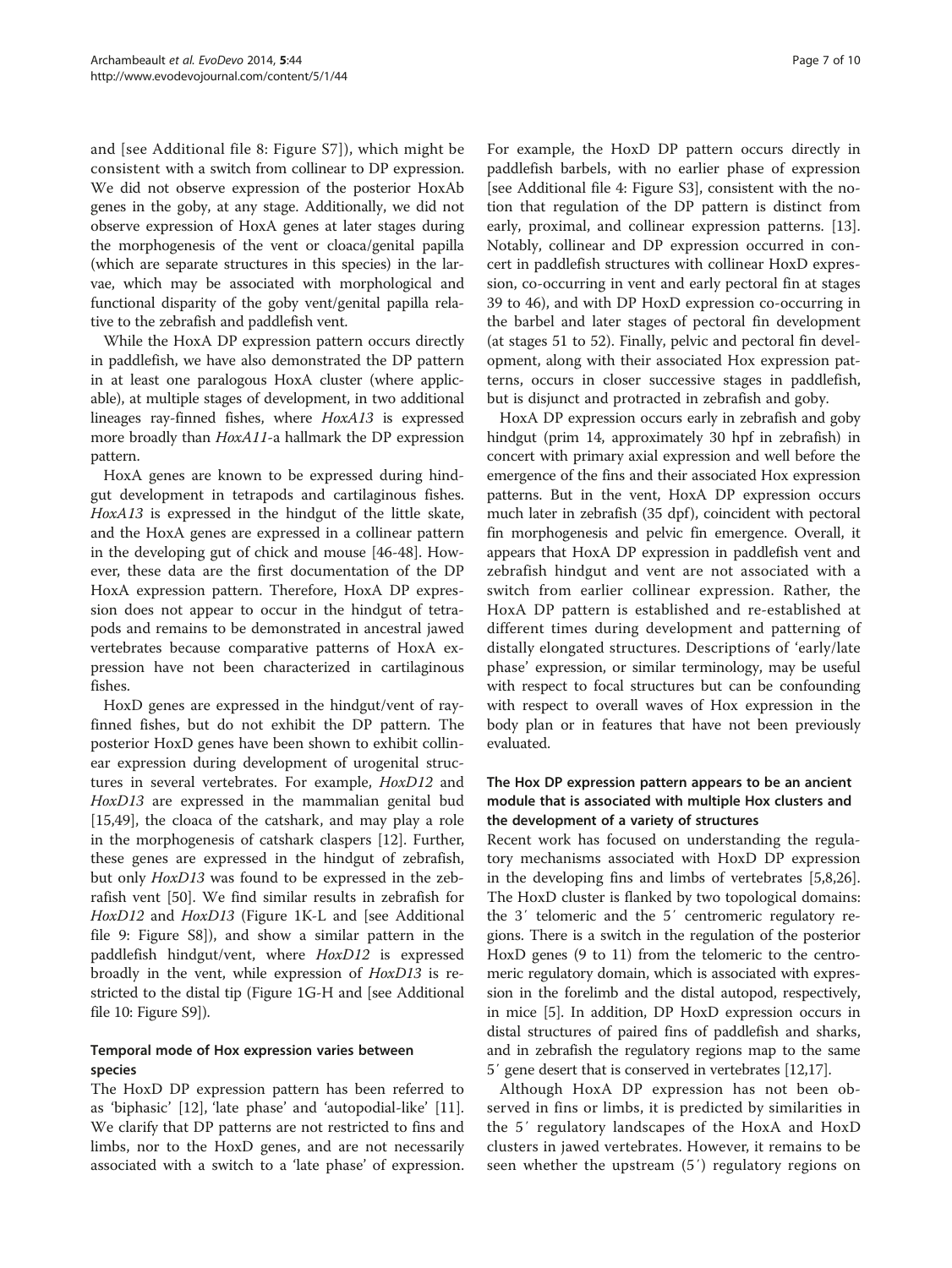<span id="page-7-0"></span>the HoxA cluster can be functionally linked with DP expression patterns in hindgut and vent, through reporter gene constructs and deletion experiments. In the mouse autopod, HoxA DP expression may be masked by a dominant negative interaction between HoxA13 and HoxA11 [[21,26](#page-9-0)]. The lack of HoxA DP expression has remained elusive in zebrafish because it occurs in a medial structure at stages of development not previously scrutinized. Here, we demonstrate a reverse collinear expression pattern of posterior HoxA genes in the developing embryonic hindgut and larval vent in zebrafish, which is consistent with independent regulation by enhancers in the 5′ upstream region of the HoxA cluster. The HoxA cluster is in a different orientation than the HoxD cluster; therefore, we use 5′ rather than centromeric, see [\[26](#page-9-0)]. Finally, it has been suggested that developing paired appendages and hindgut are associated in more ways than shared Hox expression patterns. Several key innovations following the two rounds of genome duplications in the stem lineage of vertebrates allowed for both the regionalization of the gastrointestinal tract and the emergence of paired appendages from the somatopleure in jawed vertebrates [[51](#page-9-0)-[53](#page-9-0)]. We demonstrate that HoxA DP expression is utilized to differentially pattern the distal gut, in a fashion that is reminiscent of what has been observed in the distal region of paired appendages.

We note that HoxD and HoxA DP expression in the paddlefish barbel and ray-finned fish hindgut/vent meets the criteria described for 'autopodial' expression (sensu [[13\]](#page-8-0)), with the exception that it does not occur while bony elements are being specified (as in digits). The paddlefish barbel does have a cartilaginous core, which stains with Alcian blue, but Hox expression occurs after it develops, likely due to concurrent jaw development. The vent in paddlefish and zebrafish does not exhibit cartilage or bony elements at the stages we evaluated. Therefore, DP Hox expression does not appear to be restricted to specifying identity of bony elements. However, both barbels and vents exhibit proximo-distal axes, and we propose that the definition of DP expression should include proximal expansion of the 5′gene, in addition to or in lieu of, anterior expansion.

### Conclusions

While the genetic underpinnings of the fin to limb transition are clearly a spectacular example of evolution, this historical bias may have diverted attention from other aspects of Hox gene evolution, and their role in morphological diversity. By investigating a broader range of developmental stages and novel structures in a variety of lineages, we demonstrate that Hox genes are expressed in an anterior domain (in a structure with a proximo-distal axis) that is a derivative of pharyngeal arch I (the paddlefish barbel), which has not been previously documented in any

taxon. Further, this HoxD expression pattern is similar to reverse collinear expression (which we call DP), which was previously thought to be associated only with the development of paired appendages in vertebrates. Finally, we demonstrate that the Hox DP expression pattern is also a feature of the posterior HoxA genes, indicating that the DP pattern of Hox expression is not restricted to appendages or the HoxD genes, nor is it associated with any particular novelty. Rather, these findings suggest that the regulatory domains associated with DP expression existed in the ancestral Hox cluster before duplication in the stem lineage of jawed vertebrates. Therefore, Hox DP expression may be an ancestral feature of the Hox regulatory network that has been co-opted to pattern a wide range of body plan features by the HoxA and HoxD clusters. These findings provide a new line of evidence supporting the redeployment of preexisting patterning programs and broadly implicate Hox DP expression in the evolution of morphological diversity, suggesting deep homology of distally elongated structures in vertebrates.

# Additional files

[Additional file 1: Figure S1.](http://www.biomedcentral.com/content/supplementary/2041-9139-5-44-S1.png) Evidence for HoxA11 alpha expression in the paddlefish rostrum transcriptome. The known paddlefish HoxA11 alpha and beta sequences were used as the queries for searching the paddlefish rostrum transcriptome database. This figure illustrates the distribution of 23 blast hits to HoxA11 alpha. The first 89 nucleotides of the paddlefish sequence was used for the BLASTN. Results, as shown, indicate significant sequence similarity for HoxA11 in several fishes and other vertebrates. A contig alignment of the first 125 nucleotides from the paddlefish rostrum transcriptome database and other regions spanning variable sites in the HoxA11 paralogs (indicated in orange) are shown. None of the blast hit sequences were unique to the HoxA11 beta sequence, but several contained unique sequences in the HoxA11 alpha sequence. For example, a 60-bp contig spanning the exon-exon boundary was identical to the HoxA11 alpha sequence, indicating clear evidence for HoxA11α expression in the anterior region of the paddlefish.

[Additional file 2: Figure S2.](http://www.biomedcentral.com/content/supplementary/2041-9139-5-44-S2.png) Cartoon of probes constructed for posterior HoxA and HoxD genes from three ray-finned fishes. [Additional file 3: Table S1.](http://www.biomedcentral.com/content/supplementary/2041-9139-5-44-S3.png) Primers used to amplify DNA with PCR for in situ hybridization probes.

[Additional file 4: Figure S3.](http://www.biomedcentral.com/content/supplementary/2041-9139-5-44-S4.png) Hox expression in paddlefish barbels. HoxA11a is expressed at the distal tip of the barbel at stage 44 and turns off by stage 52 (A). HoxA13α was not detected in barbels at any stage examined (B). HoxD12α is not expressed at stage 46. Peak expression of HoxD12α is at stage 51, and is restricted to the distal tip of the barbel (C). HoxD13α is also not expressed at stage 46. HoxD13α expression appears by stage 51, and is concentrated to the distal tip of the barbel, though slightly broader than HoxD12α expression (D). HoxD13α expression expands through stage 52, and exhibits the broadest expression domain of all genes tested (E,G). Expression of HoxD13α wanes in the barbel after stage 52 (F,H). Anterior to the left, dorsal up in A-F. Anterior left, right lateral up in the ventral views in G-H. Barbel at stg.53 with Alcian blue staining indicating the cartilaginous core (I).

[Additional file 5: Figure S4.](http://www.biomedcentral.com/content/supplementary/2041-9139-5-44-S5.png) Hox genes do not pattern the barbels of zebrafish. We found no evidence of Hox expression in the developing maxillary or nasal barbels of zebrafish using whole mount in situ hybridization. Expression of the posterior HoxAa (A), HoxAb (B), and HoxDa (C) genes were examined from the initiation of barbel growth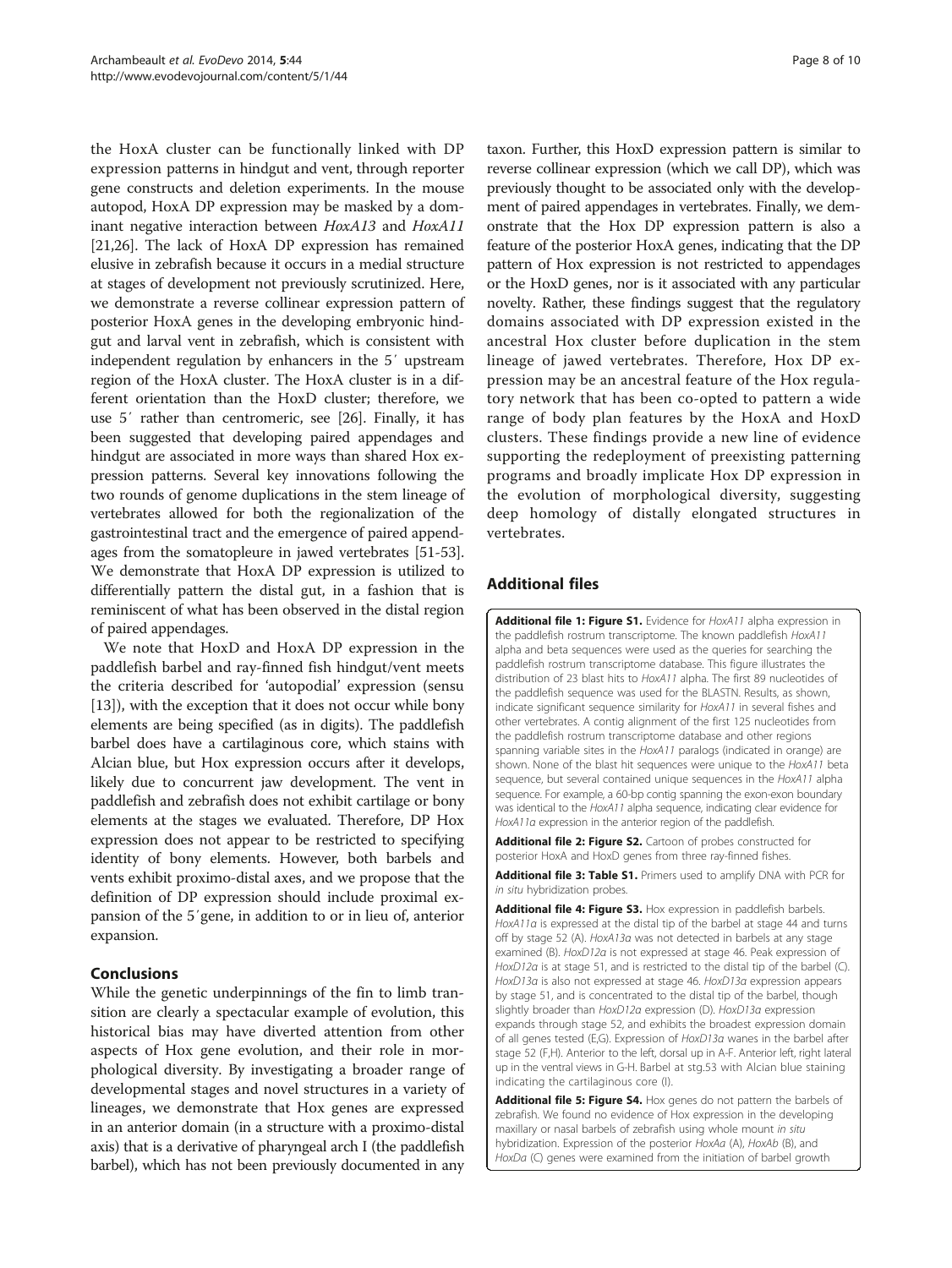<span id="page-8-0"></span>(just following the appearance of pelvic rays) through post juvenile stages (9.2 to 13.0 SSL). Pictures shown are of juvenile stages, approximately 11.0 SSL. Maxillary barbels are marked with an asterisk (\*) and nasal barbels with an arrow. Photos were taken from a dorso-lateral view of the left barbels; anterior is up and left lateral is to the left.

[Additional file 6: Figure S5.](http://www.biomedcentral.com/content/supplementary/2041-9139-5-44-S6.png) Distal phase expression of HoxA11a and HoxA13α during vent differentiation in paddlefish. Developmental series of paddlefish vent morphogenesis showing HoxA11α and HoxA13α expression. Peak expression of HoxA11a occurs during stage 46, and is concentrated at the distal margin of the vent (A). HoxA13α expression starts earlier, during stages 40 to 44, and remains broader than HoxA11a expression (B). Therefore, the HoxA genes display reverse collinearity in the developing vent of paddlefish. HoxA13α expression along the cylindrical circumference of the vent is clearly seen in from a ventral view (C). Anterior to the left, dorsal up in A-B. Anterior to the left, left lateral up in C.

[Additional file 7: Figure S6.](http://www.biomedcentral.com/content/supplementary/2041-9139-5-44-S7.png) Expression of posterior HoxA genes in the developing hindgut and vent of embryonic and larval zebrafish. The expression domains of two genes from each of the HoxAa and HoxAb clusters were examined in order to look for nested and overlapping patterns of expression. Reverse collinearity is seen in the HoxAa genes (A-B), whereas the HoxAb genes display a collinear expression pattern (C-D). Black arrowheads mark the furthest anterior expression of each gene at any time point. Expression domains of these genes were also examined in the vents of larval zebrafish, approximately 30–38 dpf (A-D: 6.3 SSL and 7.2 SSL). Larval fish were sampled from the time when the anal and dorsal fin structures were emerging through barbel development (6.3 SSL – 13.0 SSL); however, vent expression was only observed early within this period, through development of the pelvic fins (6.3 – 8.3 SSL). The expression patterns of both the HoxAa and HoxAb genes are consistent with DP expression, where the HoxA13 gene is expressed more broadly than the HoxA11 gene. Anterior is to the left and dorsal is up in all photos.

[Additional file 8: Figure S7.](http://www.biomedcentral.com/content/supplementary/2041-9139-5-44-S8.png) Expression of the posterior HoxA genes in the developing hindgut and vent of the embryonic and larval blue-banded goby. Embryonic and larval stages of the blue-banded goby were sampled and stained for Hox expression using in situ hybridization. HoxAa expression displays a switch in patterns from the 14-somite stage, when HoxA11a is widely expressed in the posterior gut (A) and HoxA13a is expressed faintly in a small portion of the posterior gut (B, arrowhead). By prim-23, HoxA13a is expressed broadly in the posterior gut, whereas HoxA11a expression is limited to two domains on either side of the HoxA13a expression. We found no expression of HoxA11b and HoxA13b at any stage examined (C-D). Expression of these four genes were also examined in the vents of larval gobies (A-D, 5.2 SSL). The larvae were sampled at stages from the condensation of the dorsal and anal fins through the development of the pelvic fins (4.0 to 8.9 SSL); however, there was no reappearance of Hox gene expression. Gobies have two HoxD clusters, but only one HoxD12a gene, and no HoxD13 genes; therefore, we did not examine these genes for collinear patterns. Anterior is to the left and dorsal is up in all photos.

[Additional file 9: Figure S8.](http://www.biomedcentral.com/content/supplementary/2041-9139-5-44-S9.png) Expression of posterior HoxD genes in the developing hindgut and vent of embryonic and larval zebrafish. Zebrafish has one HoxD cluster, and therefore does not have HoxD12b or HoxD13b genes. The HoxDa genes are expressed in a collinear pattern in zebrafish embryos (A-B). Black arrowheads mark the furthest anterior expression for each gene at any time point. Expression domains of these two genes were also examined in the vents of larval zebrafish approximately 30 to 38 dpf (A-B: 6.3 SSL and 7.2 SSL). Larval fish were sampled from when the anal and dorsal fin structures were emerging through barbel development (6.3 SSL to 13.0 SSL). No expression of the HoxD cluster was observed during these later stages of development. Anterior is to the left and dorsal is up in all photos.

[Additional file 10: Figure S9.](http://www.biomedcentral.com/content/supplementary/2041-9139-5-44-S10.png) Collinear expression of HoxD12a and HoxD13α during vent differentiation in paddlefish. Developmental series showing the peak of HoxD12a and HoxD13a expression domains. HoxD12α expression peaks at stage 43, when it surrounds the distal margin of the vent and lines the cylindrical circumference of the hindgut (A). Peak of expression of HoxD13α occurs at stage 48, when it is limited to the distal-most margin of the vent (B). Anterior is to the left, dorsal up

in A-B. Ventral view of stage 46 and 48 for HoxD13α, showing expression in the cylindrical circumference of the vent (C). Anterior is to the left and left lateral is up in C.

#### Abbreviations

DP: distal phase; YSE: yolk sac extension.

#### Competing interests

The authors declare they have no competing interests.

#### Authors' contributions

Co-first authors SA and JT made equal contributions to the research described in this manuscript. Together, they conducted all the empirical work and provided all documentation for the results reported herein. SA contributed empirical results involving zebrafish and goby, whereas JT contributed empirical results involving paddlefish. In addition, they made significant contributions to the editing and conceptual development of the manuscript. The senior author, KC proposed the research question and procured the funding to support it. She provided a synthesis of comparative DP Hox expression in distally elongated structures, and wrote the manuscript. All authors read and approved the final manuscript.

#### Acknowledgements

This research was funded by the National Science Foundation, proposal number 1022509 and grant number DUE-0728279, awarded to KDC and San Francisco State University, respectively. We thank Kerry Graves of the Tishomingo National Fish Hatchery for providing paddlefish embryos. We also thank Christopher Smith for setting up a local BLAST site for our transcriptome reads. Finally we thank Eric Ng and Brooke Weinstein for providing husbandry support in rearing larval gobies and zebrafish.

#### Received: 28 August 2014 Accepted: 1 October 2014 Published: 19 November 2014

#### References

- 1. Durston AJ, Jansen HJ, In der Rieden P, Hooiveld MH: Hox collinearity a new perspective. Int J Dev Biol 2011, 55:899-908.
- 2. Duboule D: Vertebrate hox gene regulation: clustering and/or colinearity? Curr Opin Genet Dev 1998, 8:514–518.
- Graham A, Papalopulu N, Krumlauf R: The murine and Drosophila homeobox gene complexes have common features of organization and expression. Cell 1989, 57:367–378.
- 4. Tarchini B, Duboule D: Control of Hoxd genes' collinearity during early limb development. Dev Cell 2006, 10:93–103.
- 5. Andrey G, Montavon T, Mascrez B, Gonzalez F, Noordermeer D, Leleu M, Trono D, Spitz F, Duboule D: A switch between topological domains underlies HoxD genes collinearity in mouse limbs. Science 2013, 340:1234167.
- 6. Spitz F, Herkenne C, Morris MA, Duboule D: Inversion-induced disruption of the Hoxd cluster leads to the partition of regulatory landscapes. Nat Genet 2005, 37:889–893.
- 7. Montavon T, Le Garrec JF, Kerszberg M, Duboule D: Modeling Hox gene regulation in digits: reverse collinearity and the molecular origin of thumbness. Genes Dev 2008, 22:346–359.
- Montavon T, Soshnikova N, Mascrez B, Joye E, Thevenet L, Splinter E, de Laat W, Spitz F, Duboule D: A regulatory archipelago controls Hox genes transcription in digits. Cell 2011, 147:1132-1145.
- 9. Sordino P, van der Hoeven F, Duboule D: Hox gene expression in teleost fins and the origin of vertebrate digits. Nature 1995, 375:678–681.
- 10. Wagner GP, Chiu CH: The tetrapod limb: a hypothesis on its origin. J Exp Zool 2001, 291:226–240.
- 11. Davis MC, Dahn RD, Shubin NH: An autopodial-like pattern of Hox expression in the fins of a basal actinopterygian fish. Nature 2007, 447:473–476.
- 12. Freitas R, Zhang G, Cohn MJ: Biphasic Hoxd gene expression in shark paired fins reveals an ancient origin of the distal limb domain. PLoS One 2007, 2:e754.
- 13. Shubin N, Tabin C, Carroll S: Deep homology and the origins of evolutionary novelty. Nature 2009, 457:818–823.
- 14. Schneider I, Shubin NH: The origin of the tetrapod limb: from expeditions to enhancers. Trends Genet 2013, 29:419–426.